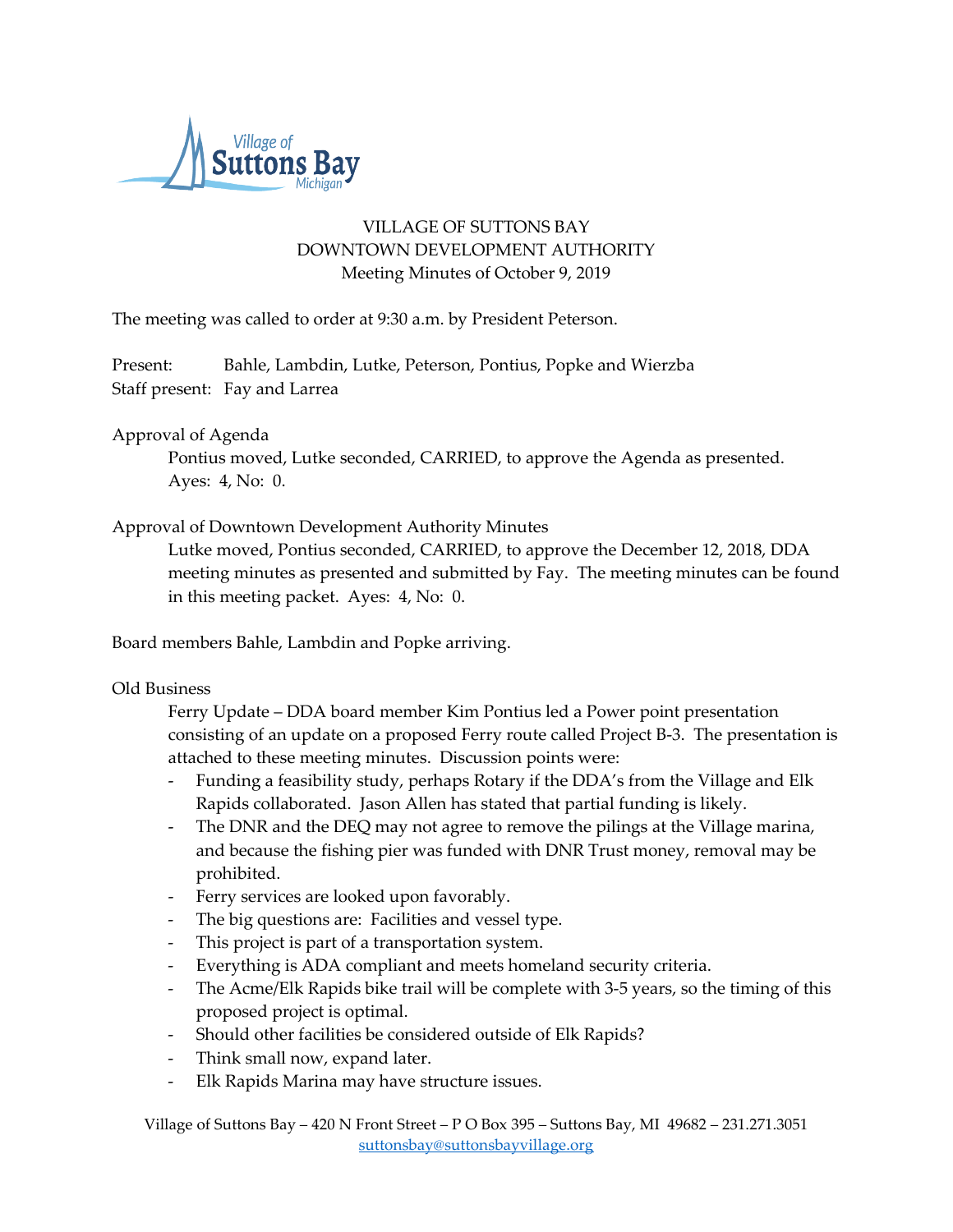- 45' vessel is the limit for Elk Rapids.
- The Ferry would help keep Suttons Bay vibrant.
- There are currently several ferry boats within the state that may be interested.
- This is a pedestrian/bicycle concept; no vehicles.
- The boat needs to be coast guard certified.
- There is a good market of used boats.

Bahle moved, Popke seconded, CARRIED, in support of this project, and further recommends the project moving forward for Village Council approval. Ayes: 7, No: 0.

It was the consensus of the board to recommend the following:

- Harbor Master Aylsworth to provide her assessment and ideas at the next DDA meeting.
- DDA monthly meetings necessary to continue discussions.
- Pontius will now present to the Elk Rapids DDA.
- Form a coalition of the two DDA's to continue the process.
- An adhoc committee consisting of private and public entities should be formed.
- Assistance from a transit authority is needed.
- Check with the tribe again to see if they would like tribal involvement.

Lambdin and Lutke left the meeting at 10:05.

#### New Business

Pontius moved, Popke seconded, CARRIED, to accept the resignation from board member Alicia Evans. Ayes: 5, No: 0

Popke left the meeting at 10:10.

### Manager Update

Larrea stated the budgeting process has begun and will be on next month's agenda.

### Information and comments

Pontius encourages the DDA and the Chamber of Commerce to attend the Council meeting in support of the Ferry project.

### Public Comment

Karen Pontius stated that local businesses appear to be very supportive of the Ferry project.

The meeting adjourned at 10:12 a.m.

Meeting minutes submitted by Shar Fay, Village Clerk.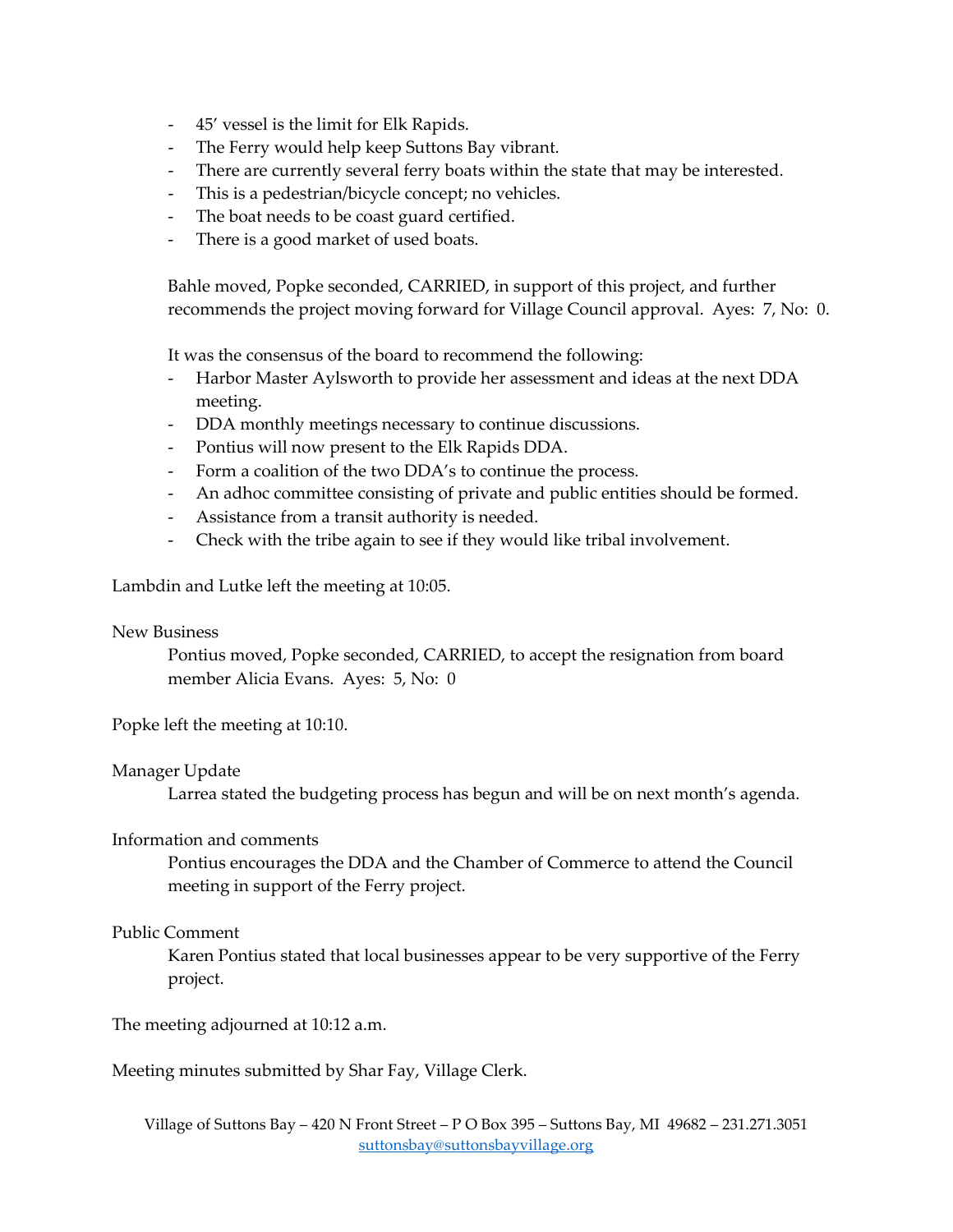

# VILLAGE OF SUTTONS BAY DOWNTOWN DEVELOPMENT AUTHORITY MEETING NOTES OF DECEMBER 11, 2019

| Present: | Peterson, Popke and Wierzba       |
|----------|-----------------------------------|
| Absent:  | Bahle, Lambdin, Lutke and Pontius |
|          | No Quorum present.                |
|          | Staff present: Fay and Larrea     |

### Harbor Master Ferry Assessment/Ideas

Larrea stated Pontius presented to Village Council the proposed Ferry concept; it was well received. Elk Rapids is formulating a committee and have asked Pontius for an additional presentation, which will be done in January 2020. There has been lots of excitement over the concept. It would be a huge investment, especially for Elk Rapids. The Harbor Masters' Ferry Assessment/Ideas are found in this packet.

### Manager Update

Larrea provided a copy of his Work Plan. The TAP project is still on schedule for spring of 2020, although the contractor is asking for additional time, which has not been agreed on. Currently the project is slated for 40 days. A walk through indicated additional sidewalks were needed due to ADA non-compliance. Larrea stated a push to invest in Waterwheel Park. The stream would need opened up with a nice sitting area and a fence to outline it as a park. Some overgrown vegetation would be removed. DPW staff will have new attire with a Village logo. We are working on Blight ordinance which could affect a few buildings downtown. The Attorney would like to add language to it with more teeth. Continuing discussions with the Tribe are ongoing regarding broadband availability; the Village would like WIFI downtown as part of the project. We are working on reinitiating the MSU Extension partnership, the Master Gardner program. They assisted in the past with the Rain Gardens. There have been talks about closing Jefferson Street and make it a pedestrian seating area. The DPW staff have expressed concerns about snow plowing that area as well. The Village is considering closing the boat launch and trailer parking at Marina Park, at least temporarily, because of the high water. The area could be blocked off with removable planters and seating areas created. Pocket parks, gathering areas with more seating is a goal of the Village. The Village would like to purchase cameras for downtown streets and for the M-204 and